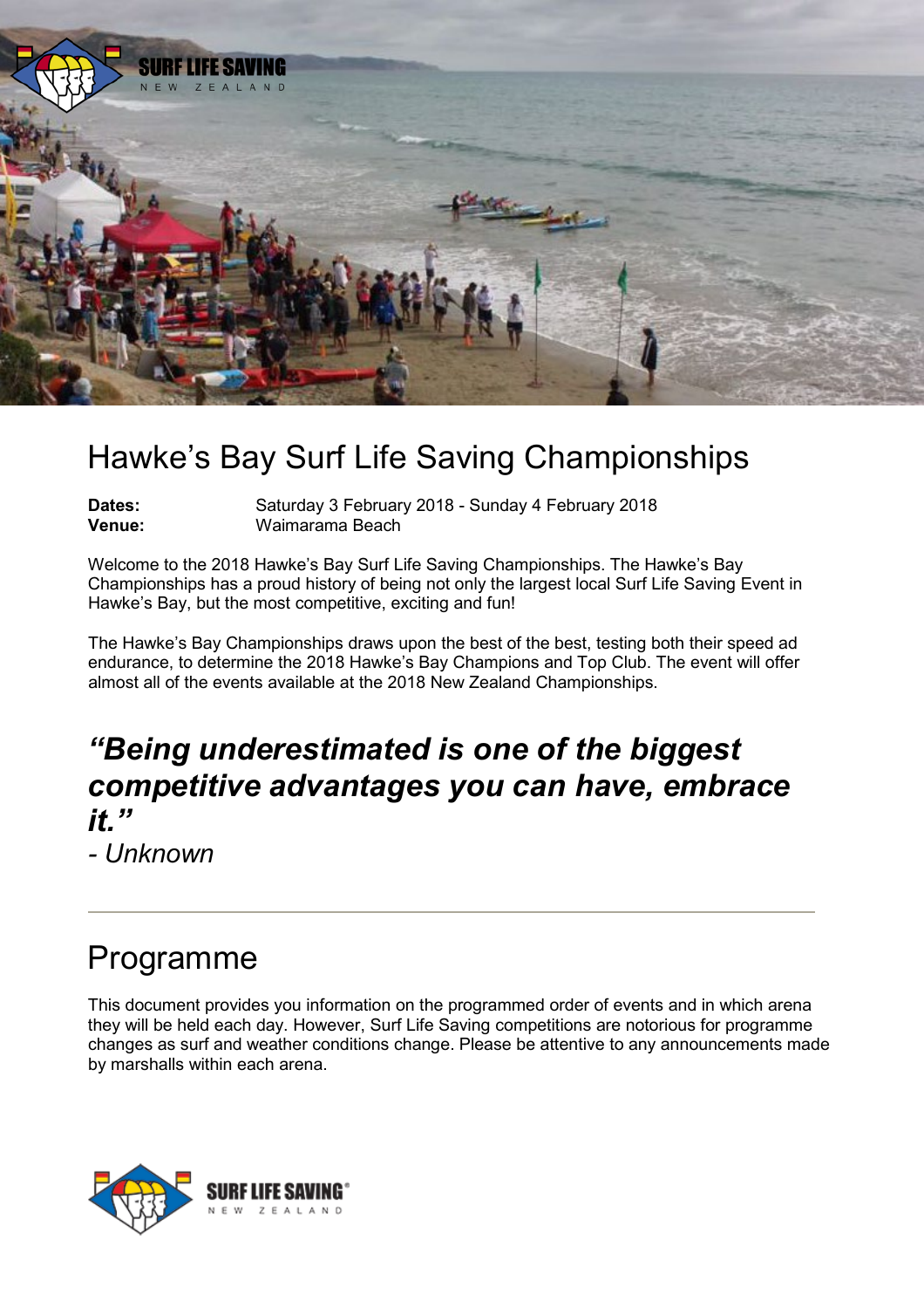### **Saturday 3 February 2018**

Marshalling Start Time: 7:45am High Tide: 8:36am Start Time: 8:00am Low Tide: 2:56pm

| <b>Water Arena 1</b>            |  |  |
|---------------------------------|--|--|
| Event (8:00 AM)                 |  |  |
| Open M & W Run Swim Run Final   |  |  |
| U19 M Run Swim Run Final        |  |  |
| U19 W Run Swim Run Final        |  |  |
| U16 M Run Swim Run Final        |  |  |
| U16 W Run Swim Run Final        |  |  |
| Open M Board Race Final         |  |  |
| Open W Board Race Final         |  |  |
| U19 M Board Race Final          |  |  |
| U19 W Board Race Final          |  |  |
| U16 M Board Race Final          |  |  |
| U16 W Board Race Final          |  |  |
| Open M Ski Race Final           |  |  |
| Open W Ski Race Final           |  |  |
| U19 M Ski Race Final            |  |  |
| U19 W Ski Race Final            |  |  |
| U16 M Ski Race Final            |  |  |
| U16 W Ski Race Final            |  |  |
| Open M & W Ironman Race Final   |  |  |
| U19 M Ironman Race Final        |  |  |
| U19 W Ironman Race Final        |  |  |
| U16 M Ironman Race Final        |  |  |
| U16 W Ironman Race Final        |  |  |
| <b>Lunch Break</b>              |  |  |
| <b>Water Arena 1</b>            |  |  |
| Event (12:00 PM)                |  |  |
| Open M Short Course Canoe Final |  |  |
| Open W Short Course Canoe Final |  |  |
| U19 M Short Course Canoe Final  |  |  |
| <b>Break</b>                    |  |  |
| Open M Long Course Canoe Final  |  |  |
| Open W Long Course Canoe Final  |  |  |
| U19 M Long Course Canoe Final   |  |  |
| U19 W Long Course Canoe Final   |  |  |
| <b>Break</b>                    |  |  |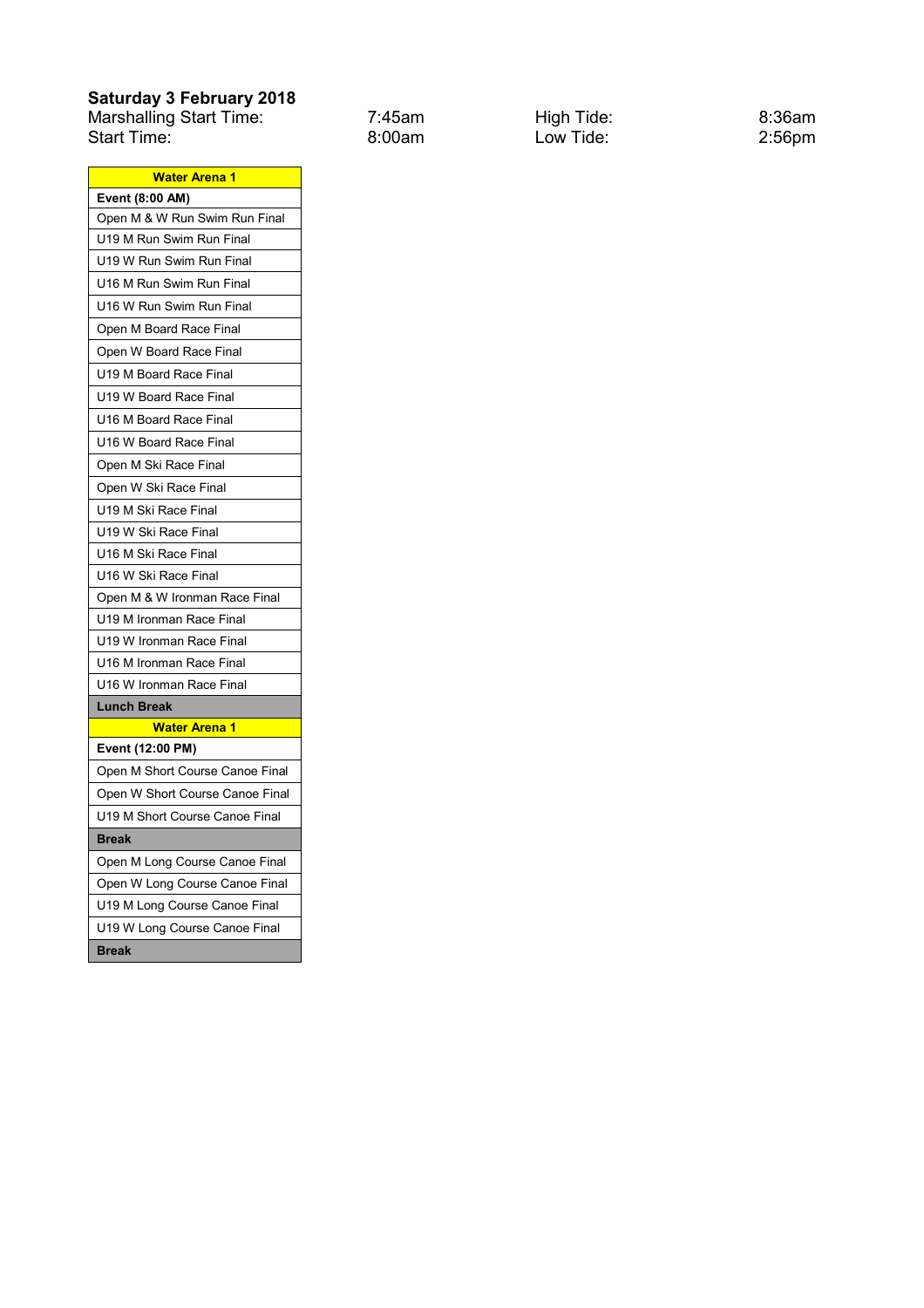| <b>Sprint Track</b>       | <b>Beach Flag Pit 1</b> | <b>Beach Flag Pit 2</b> |
|---------------------------|-------------------------|-------------------------|
| Event (2:00 PM)           | Event (2:00 PM)         | Event (2:00 PM)         |
| U16 M Beach Sprint Heats  | U16 W Beach Flags       | U19 W Beach Flags       |
| U19 M Beach Sprint Heats  | Open W Beach Flags      |                         |
| Open M Beach Sprint Heats |                         |                         |
| U16 M Beach Sprint Final  |                         |                         |
| U19 M Beach Sprint Final  |                         |                         |
| Open M Beach Sprint Final |                         |                         |
| U16 M Beach Relay Final   |                         |                         |
| U19 M Beach Relay Final   |                         |                         |
| Open M Beach Relay Final  |                         |                         |
| U16 W Beach Sprint Heats  |                         |                         |
| U19 W Beach Sprint Heats  |                         |                         |
| Open W Beach Sprint Heats | Event (2:45 PM)         | Event (2:45 PM)         |
| U16 W Beach Sprint Final  | U16 M Beach Flags       | U19 M Beach Flags       |
| U19 W Beach Sprint Final  | Open M Beach Flags      |                         |
| Open W Beach Sprint Final |                         |                         |
| U16 W Beach Relay Final   |                         |                         |
| U19 W Beach Relay Final   |                         |                         |
| Open W Beach Relay Final  |                         |                         |
|                           |                         |                         |
| <b>Beach Arena</b>        |                         |                         |

**Event (3:30 PM)**

**2km Beach Run Final**